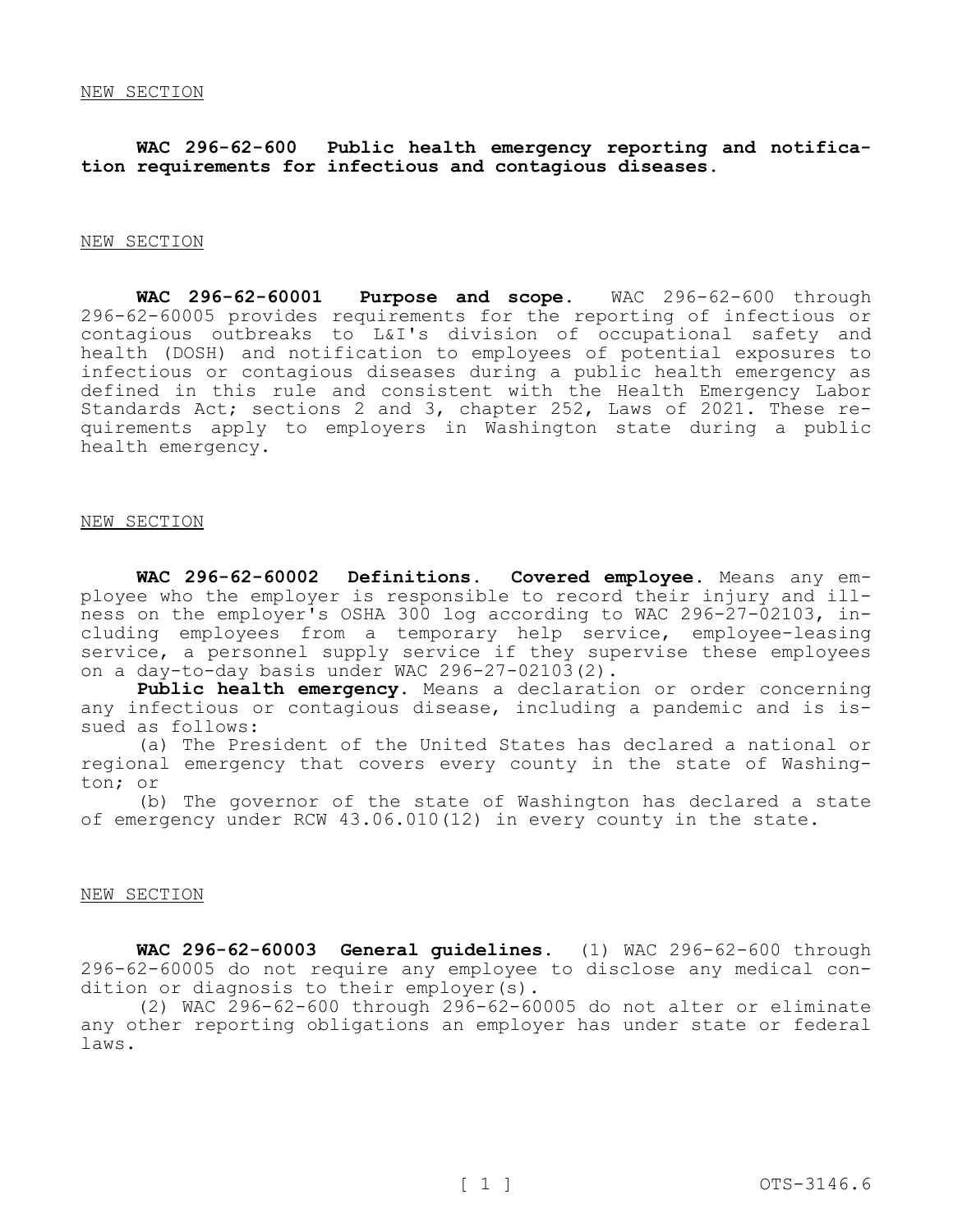## NEW SECTION

WAC 296-62-60004 Reporting requirements for outbreaks during a public health emergency. Employers must report outbreaks as follows: Employers must report outbreaks as follows:

(1) During a public health emergency, employers with more than 50 covered employees at a workplace or worksite, must:

(a) Report to L&I's division of occupational safety and health (DOSH) within 24 hours of being notified of:

(i) Ten or more test-confirmed covered employees at the workplace or worksite where the test was collected during any period of time the Washington state department of health or a local health jurisdiction communicates to the employer that there is a COVID-19 outbreak at their workplace or worksite; or

(ii) Ten or more test-confirmed employees where the test was collected during any period of time between the following start and end points:

Start: When any two or more test confirmed covered employee cases at the workplace or worksite occur within 14 consecutive calendar days of each other.

End: 28 consecutive calendar days have passed since the last positive test result for any covered employee at the workplace or worksite.

(b) Report by calling DOSH 1-800-4BE-SAFE (1-800-423-7233), and using the option to report fatalities, hospitalizations, amputations, or loss of an eye.

**Exemptions:** • Employers currently in an outbreak do not need to continue reporting to DOSH until the outbreak has ended. • Employers in an outbreak who later learn intervening cases were false positives are not required to retroactively reevaluate their outbreak status and report to DOSH. They may continue to act as if they were under the same unbroken outbreak.

(2) For the purposes of this subsection:

(a) "Worksite" or "workplace" means any plant, yard, premises, room, or other place where an employee or employees are employed for the performance of labor or service over which the employer has the right of access or control.

(b) "Test-confirmed" means testing positive for the infectious or contagious disease.

**Important:** When reporting to DOSH, do not include any employee names or personal identifying information.

# NEW SECTION

**WAC 296-62-60005 Notification requirements related to potential exposures.** Subsections (1) and (2) of this section apply to employers other than health care facilities as defined in RCW 9A.50.010. Subsections (3) and (4) of this section apply to health care facilities as defined in RCW 9A.50.010. Subsection (4) of this section applies to all employers.

(1) Except for employers that are health care facilities as defined in RCW 9A.50.010, if an employer receives notice of potential exposure, the employer must within one business day of potential exposures:

(a) Provide written notice to all covered employees who were on the premises at the same worksite on the same day(s) as the qualifying individual when the qualifying individual may have been infectious or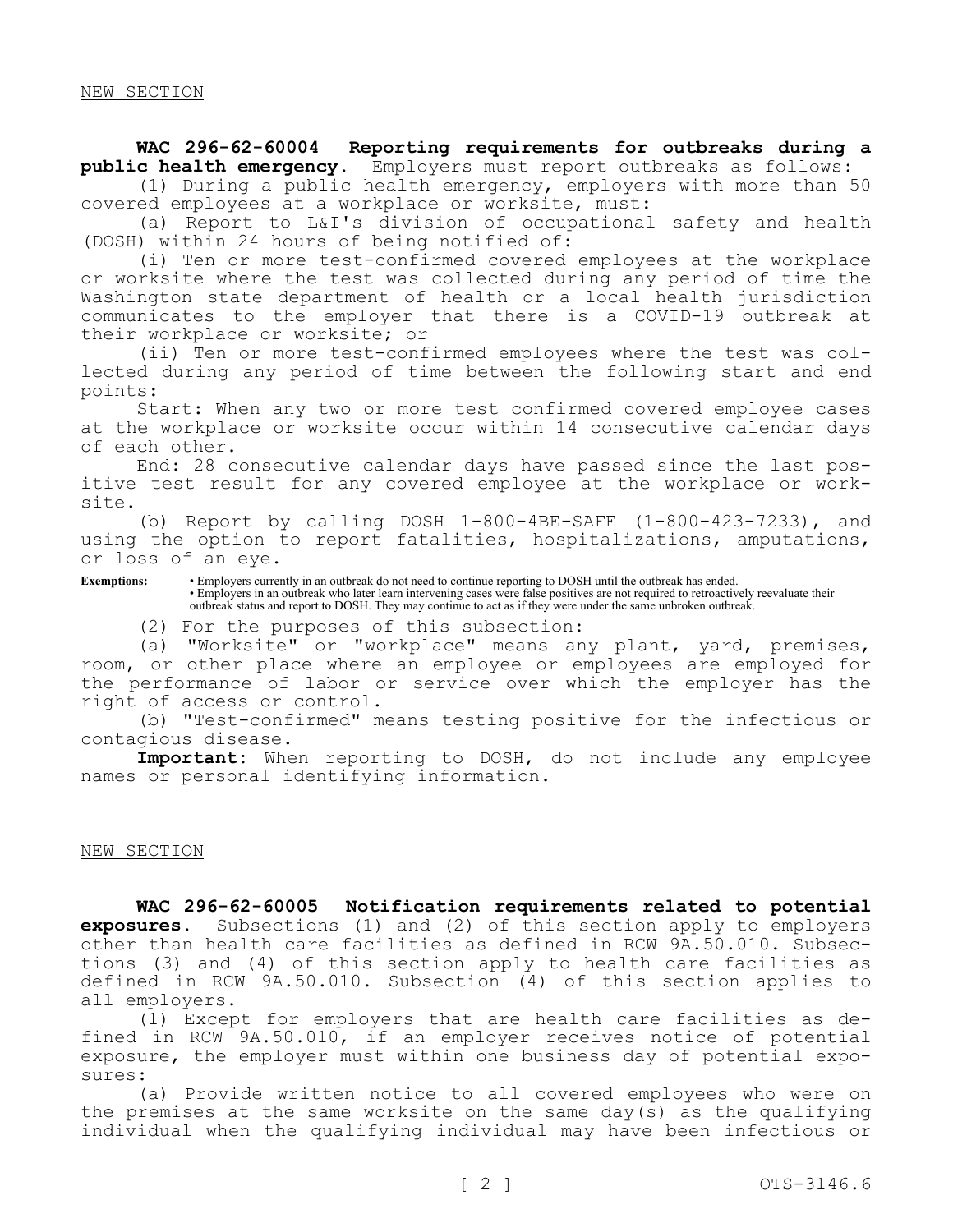contagious. The written notice must state that the covered employee may have been exposed to the infectious or contagious disease.

(i) For COVID-19, a qualifying individual is potentially infectious or contagious two days before the qualifying individual felt sick/had symptoms (or, for asymptomatic people, two days before the test specimen collection) until the time the qualifying individual left, and/or was isolated, from the worksite.

(ii) The written notice must be made in a manner the employer normally uses to communicate employment-related information including, but not limited to, personal service, email, or text message if it can reasonably be anticipated to be received by the employee within one business day of sending.

(iii) The written notice must be in both English and the language understood by the majority of the employees.

(b) Provide written notice also to:

(i) The union representative, if any, of any covered employees notified under WAC 296-62-600 through 296-62-60005(1).

(ii) Any temporary help service, employee-leasing service, or personnel supply service employers of a covered employee notified un $der$  WAC 296-62-600 through 296-62-60005(1).

(c) The requirements for the manner of written notice and the time for notice in WAC 296-62-600 through 296-62-60005 (1)(a)(iii) apply to notice of union representatives and employers under this subsection.

(2) Any written notice under this section may not include any employee names or personal identifying information.

(3) Employers that are health care facilities as defined in RCW 9A.50.010 must:

(a) Notify any employee with known or suspected high-risk exposure to the infectious or contagious disease within 24 hours.

(b) With employee authorization, notify the union representative, if any, of the employee's known or suspected high-risk exposure to the infectious or contagious disease within 24 hours.

(4) For the purposes of this subsection:

(a) High risk exposure. Means being in any of the following situations without wearing a fit-tested respirator and all other required personal protective equipment:

(i) Within six feet of a qualifying individual for a cumulative total of 15 minutes or more over a 24-hour period during the qualifying individual's potential period of transmission.

(ii) In the same room as a qualifying individual who is undergoing an aerosol-generating procedure. A list of what are considered aerosol-generating procedures is found at https://www.doh.wa.gov/ Portals/1/Documents/1600/coronavirus/

COVID19InfectionControlForAerosolGeneratingProcedures.pdf.

(iii) In the room where a qualifying individual underwent an aerosol-generating procedure, prior to the termination of the clearing time.

- **Note:** For COVID-19 a qualifying individual is potentially infectious or contagious two days before the qualifying individual felt sick/had symptoms (or, for asymptomatic people, two days before the test specimen collection) until the time the qualifying individual left and/or was isolated from the worksite, or until the Center for Disease Control's (CDC's) return-to-work criteria under conventional staffing protocol has passed, whichever is longer (see https://www.cdc.gov/coronavirus/2019-ncov/hcp/mitigating-staff-shortages.html; dated December 23, 2021).
- **Note:** Clearing time means the amount of time it takes for an aerosol to be removed from a room based on CDC guidelines for 99.9 percent removal efficiency. (see https://www.cdc.gov/infectioncontrol/guidelines/environmental/appendix/air.html#tableb1). This is no more than three hours following the conclusion of the procedure. One hour is sufficient in clinical spaces constructed under DOH clinical facility requirements (six air exchanges per hour) and 15 minutes is sufficient in an airborne infection isolation room (AIIR).
	- (b) Notice of potential exposure. Means any of the following: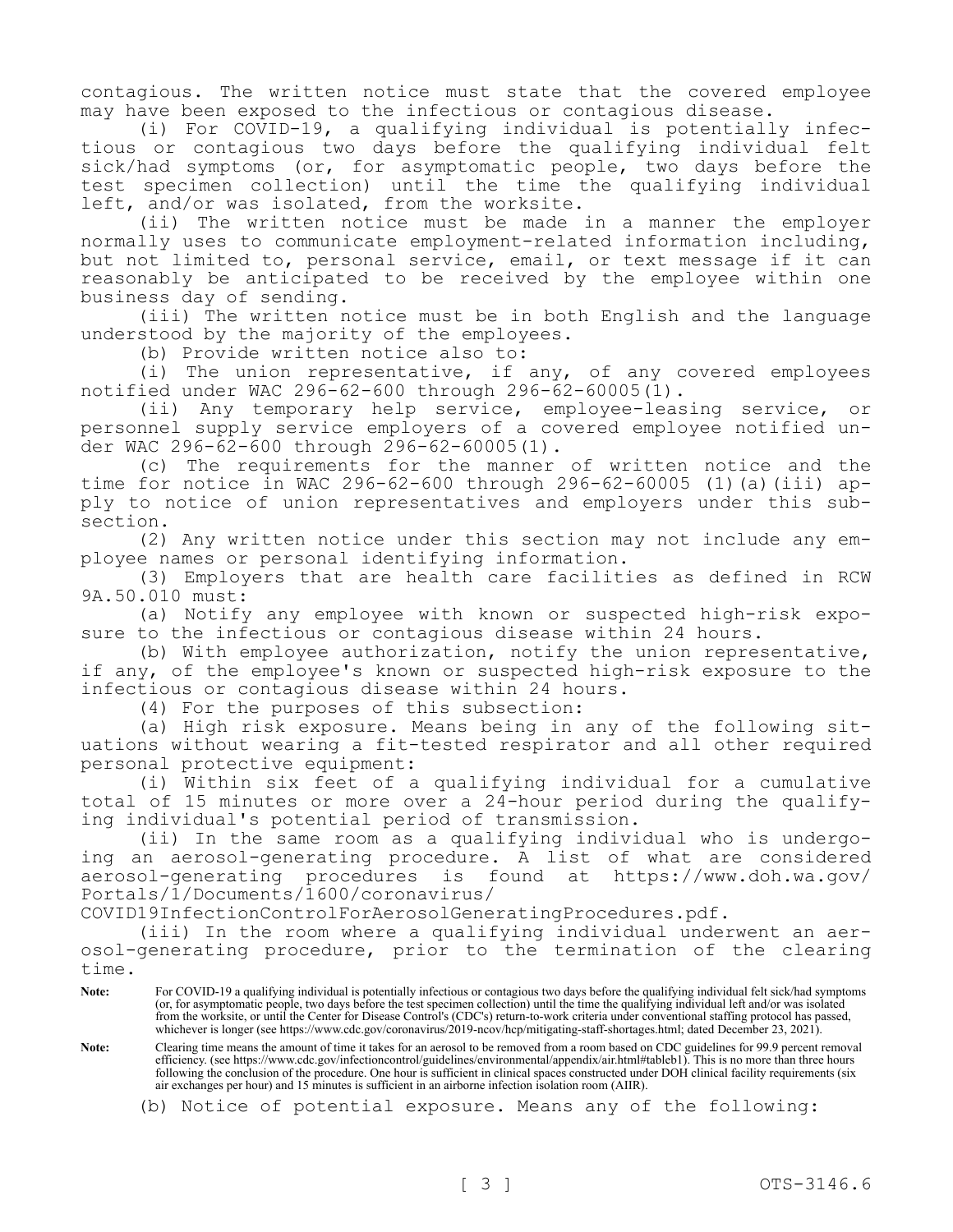(i) Notification to the employer from a public health official or licensed medical provider that an employee was exposed to a qualifying individual at the worksite;

(ii) Notification to the employer from an employee, or their emergency contact, that the employee is a qualifying individual; or

(iii) Notification through a testing protocol of the employer that the employee is a qualifying individual.

(c) Qualifying individual. Means any person who has:

(i) A positive laboratory test for the infectious or contagious disease that is the subject of a public health emergency;

(ii) A positive diagnosis of the infectious or contagious disease that is the subject of a public health emergency by a licensed health care provider;

(iii) An order to isolate by a public health official related to the infectious or contagious disease that is the subject of a public health emergency; or

(iv) Died due to the infectious or contagious disease that is the subject of a public health emergency, in the determination of a local health department.

(d) Worksite. Means the building, store, facility, agricultural field, or other location where the qualifying individual worked. "Worksite" does not include any buildings, floors, or other locations of the employer that the qualifying individual did not enter.

### NEW SECTION

**WAC 296-62-601 Public health emergency voluntary personal protective equipment usage.** 

## NEW SECTION

**WAC 296-62-60101 Purpose and scope.** WAC 296-62-601 through 296-62-60103 provides requirements for employee voluntary use of personal protective equipment during a public health emergency, consistent with chapter 146, Laws of 2021 (SB 5254); Concerning the use of protective devices and equipment during a public health emergency, chapter 252, Laws of 2021. These requirements apply to employers in Washington state during a public health emergency.

#### NEW SECTION

**WAC 296-62-60102 Definitions. Employee.** Means any employee that the employer is responsible to record their injury and illness on the employer's OSHA 300 log according to WAC 296-27-02103, including employees from a temporary help service, employee-leasing service, a personnel supply service if they supervise these employees on a dayto-day basis under WAC 296-27-02103(2).